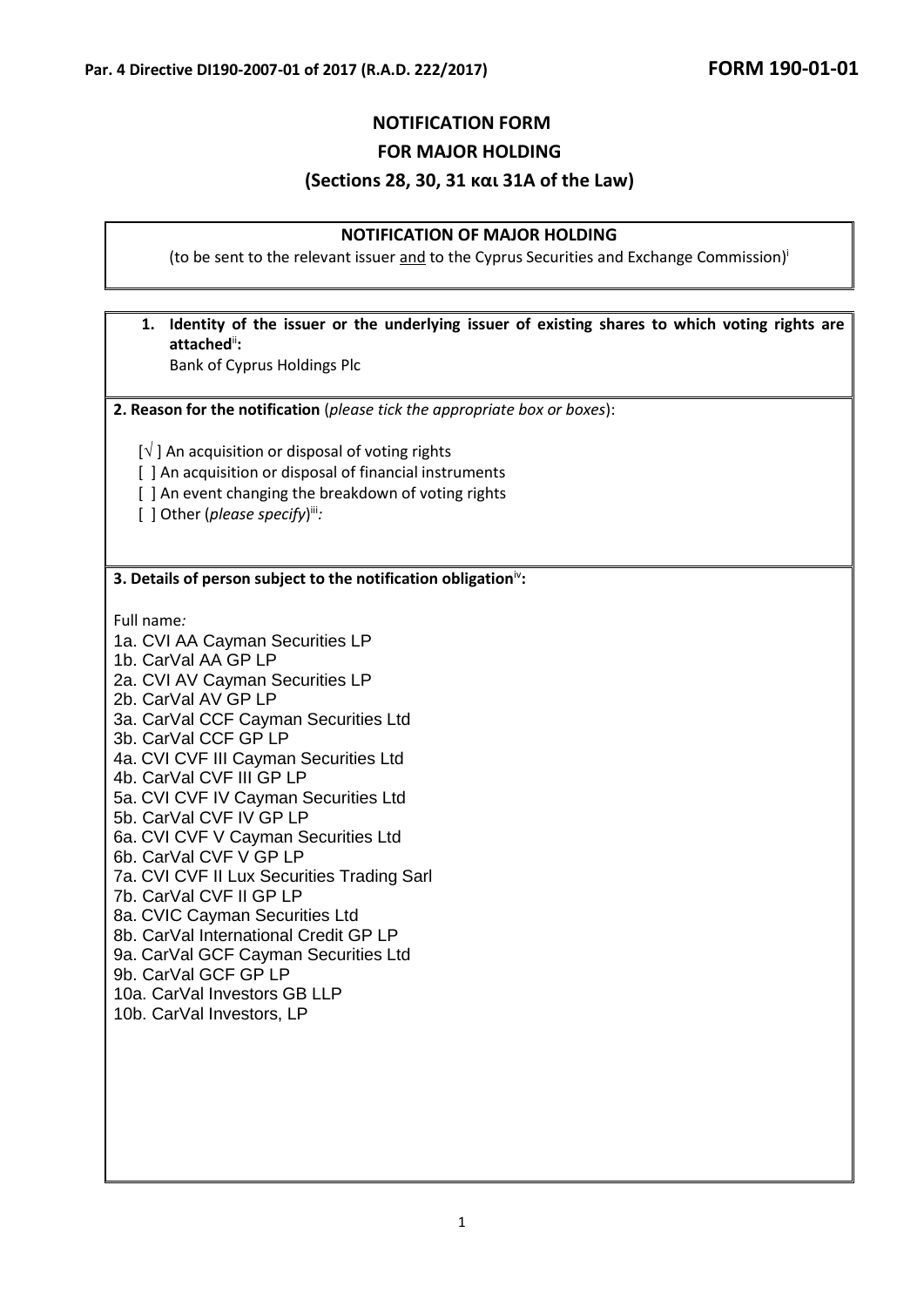City and country of registered office (*if applicable*)

1a. Grand Cayman, Cayman Islands 1b. Grand Cayman, Cayman Islands 2a. Grand Cayman, Cayman Islands 2b. Grand Cayman, Cayman Islands 3a. Grand Cayman, Cayman Islands 3b. Grand Cayman, Cayman Islands 4a. Grand Cayman, Cayman Islands 4b. Grand Cayman, Cayman Islands 5a. Grand Cayman, Cayman Islands 5b. Grand Cayman, Cayman Islands 6a. Grand Cayman, Cayman Islands 6b. Grand Cayman, Cayman Islands 7a. Luxembourg, Luxembourg 7b. Grand Cayman, Cayman Islands 8a. Grand Cayman, Cayman Islands 8b. Grand Cayman, Cayman Islands 9a. Grand Cayman, Cayman Islands 9b. Grand Cayman, Cayman Islands 10a. London, England

10b. Delaware, United States

**4. Full name of shareholder(s)** (*if different from the person in point 3*) v *:*

CVI AA Cayman Securities LP CVI AV Cayman Securities LP CarVal CCF Cayman Securities Ltd CVI CVF III Cayman Securities Ltd CVI CVF IV Cayman Securities Ltd CVI CVF V Cayman Securities Ltd CVI CVF II Lux Securities Trading Sarl CVIC Cayman Securities Ltd CarVal GCF Cayman Securities Ltd

**5. Date on which the threshold was crossed or reached**vi**:** 6 th April 2021

**6. Threshold which was crossed or reached:** Above 5%

**7. Total positions of person(s) subject to the notification obligation***:*

|                                                          | % of voting rights<br>attached to shares<br>(total of 8.A) | % of voting rights<br>through financial<br>instruments<br>(total of $8.8.1 +$<br>8.B.2) | Total %<br>$(8.A + 8.B.1)$<br>$+8.B.2)$ | Total number of<br>voting rights of<br><i>issuervii</i> |
|----------------------------------------------------------|------------------------------------------------------------|-----------------------------------------------------------------------------------------|-----------------------------------------|---------------------------------------------------------|
| Resulting situation<br>on the date on<br>which threshold | 5.4%                                                       | n/a                                                                                     | 5.4%                                    | 446,199,933                                             |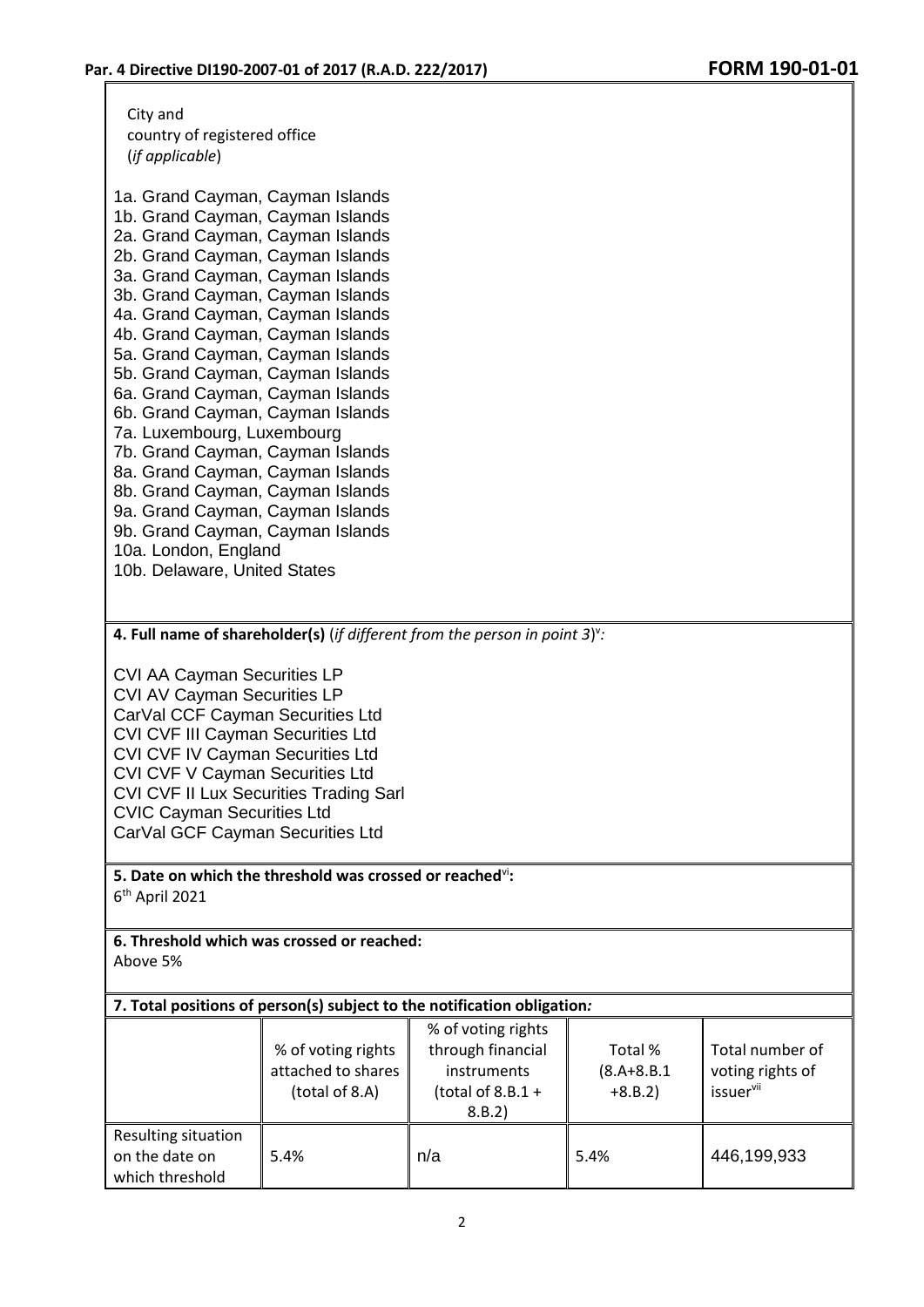| was crossed or<br>reached                               |       |     |       |  |
|---------------------------------------------------------|-------|-----|-------|--|
| Position of previous<br>notification<br>(if applicable) | 4.23% | n/a | 4.23% |  |

### **8. Notified details of the resulting situation on the date on which the threshold was crossed or reachedviii:**

### **A: Voting rights attached to shares**

| Class/type of                               | Number of voting rightsix |                 | % of voting rights |                 |
|---------------------------------------------|---------------------------|-----------------|--------------------|-----------------|
| shares                                      | <b>Direct</b>             | <b>Indirect</b> | <b>Direct</b>      | <b>Indirect</b> |
| (provide ISIN code                          | (section 28               | (section 30     | (section 28        | (section 30     |
| if possible)                                | of the Law)               | of the Law)     | of the Law)        | of the Law)     |
| IE00BD5B1Y92                                | 24,094,778                |                 | 5.4%               |                 |
|                                             |                           |                 |                    |                 |
|                                             |                           |                 |                    |                 |
|                                             |                           |                 |                    |                 |
|                                             |                           |                 |                    |                 |
|                                             |                           |                 |                    |                 |
| <b>SUBTOTAL A:</b><br>(Direct and Indirect) | 24,094,778                |                 | 5.4%               |                 |

| B.1: Financial Instruments according to section 31(1)(a) of the Law |                               |                                                               |                                                                                                              |                    |  |  |
|---------------------------------------------------------------------|-------------------------------|---------------------------------------------------------------|--------------------------------------------------------------------------------------------------------------|--------------------|--|--|
| <b>Type of financial</b><br>instrument                              | <b>Expiration</b><br>$date^x$ | Exercise/<br><b>Conversion</b><br><b>Period</b> <sup>xi</sup> | <b>Number of voting</b><br>rights that may be<br>acquired if the<br>instrument is<br>exercised/<br>converted | % of voting rights |  |  |
|                                                                     |                               |                                                               |                                                                                                              |                    |  |  |
|                                                                     |                               |                                                               |                                                                                                              |                    |  |  |
|                                                                     |                               |                                                               |                                                                                                              |                    |  |  |
|                                                                     |                               |                                                               |                                                                                                              |                    |  |  |
|                                                                     |                               |                                                               |                                                                                                              |                    |  |  |
|                                                                     |                               | <b>SUBTOTAL B.1</b>                                           |                                                                                                              |                    |  |  |

| B.2: Financial Instruments with similar economic effect according to section 31(1)(b) of the Law |                                          |                                                          |                                                      |                            |                       |  |
|--------------------------------------------------------------------------------------------------|------------------------------------------|----------------------------------------------------------|------------------------------------------------------|----------------------------|-----------------------|--|
| <b>Type of financial</b><br>instrument                                                           | <b>Expiration</b><br>date <sup>xii</sup> | Exercise/<br><b>Conversion</b><br>Period <sup>xiii</sup> | <b>Physical or cash</b><br>settlement <sup>xiv</sup> | Number of<br>voting rights | % of voting<br>rights |  |
|                                                                                                  |                                          |                                                          |                                                      |                            |                       |  |
|                                                                                                  |                                          |                                                          |                                                      |                            |                       |  |
|                                                                                                  |                                          |                                                          |                                                      |                            |                       |  |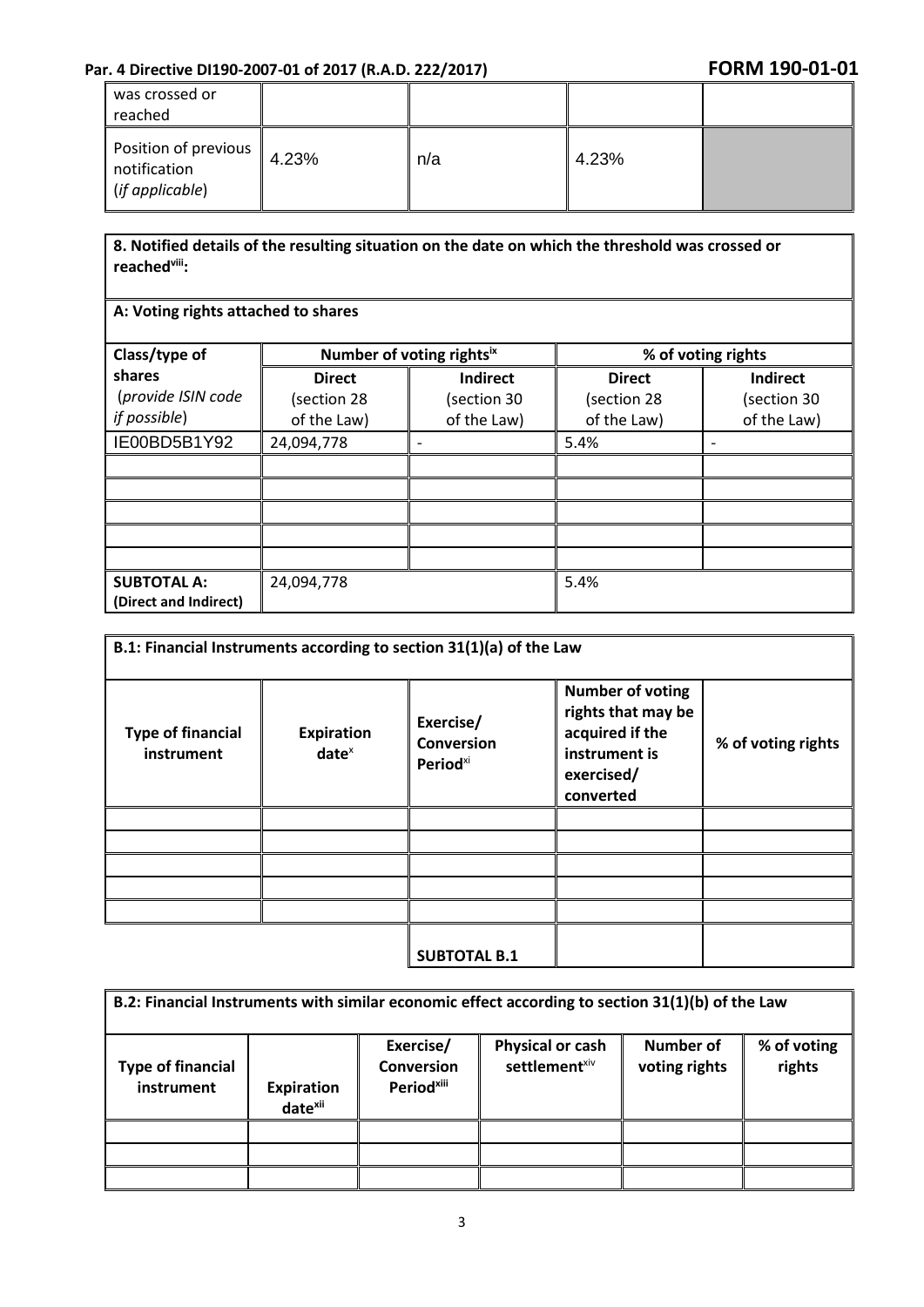$\overline{\phantom{a}}$ 

**9. Information in relation to the person subject to the notification obligation** (*please tick the applicable box*)**:**

- [ ] **Person subject to the notification obligation is not controlled by any natural person or legal entity and does not control any other undertaking(s) holding directly or indirectly an interest**  in the issuer or the underlying issuer<sup>xv</sup>.
- [√] **Full chain of controlled undertakings through which the voting rights and/or the financial instruments are effectively held starting with the ultimate controlling natural person or legal entity**xvi:

| Name <sup>xvii</sup>               | % of voting rights if<br>it equals or is<br>higher than the<br>notifiable<br>threshold | % of voting rights<br>through financial<br>instruments if it<br>equals or is higher<br>than the notifiable<br>threshold | Total of both if it<br>equals or is higher<br>than the notifiable<br>threshold |
|------------------------------------|----------------------------------------------------------------------------------------|-------------------------------------------------------------------------------------------------------------------------|--------------------------------------------------------------------------------|
| CarVal Investors, LP               | n/a                                                                                    | n/a                                                                                                                     | n/a                                                                            |
| CarVal Investors GB LLP            | n/a                                                                                    | n/a                                                                                                                     | n/a                                                                            |
| CarVal AA GP LP                    | n/a                                                                                    | n/a                                                                                                                     | n/a                                                                            |
| CVI Aquille d'Argentiere Fund B LP | n/a                                                                                    | n/a                                                                                                                     | n/a                                                                            |
| CVI AA Master Fund II LP           | n/a                                                                                    | n/a                                                                                                                     | n/a                                                                            |
| CVI AA Cayman Securities LP        | 0.33%                                                                                  | n/a                                                                                                                     | 0.33%                                                                          |
| CarVal Investors, LP               | n/a                                                                                    | n/a                                                                                                                     | n/a                                                                            |
| CarVal Investors GB LLP            | n/a                                                                                    | n/a                                                                                                                     | n/a                                                                            |
| CarVal AV GP LP                    | n/a                                                                                    | n/a                                                                                                                     | n/a                                                                            |
| CVI Aquille Verte Fund B LP        | n/a                                                                                    | n/a                                                                                                                     | n/a                                                                            |
| <b>CVI AV Master Fund II LP</b>    | n/a                                                                                    | n/a                                                                                                                     | n/a                                                                            |
| CVI AV Cayman Securities LP        | 0.10%                                                                                  | n/a                                                                                                                     | 0.10%                                                                          |

| 'Investors.<br><i>:</i> arVal<br>டா | 17 C | n/a | n r<br>11 O |
|-------------------------------------|------|-----|-------------|
|                                     |      |     |             |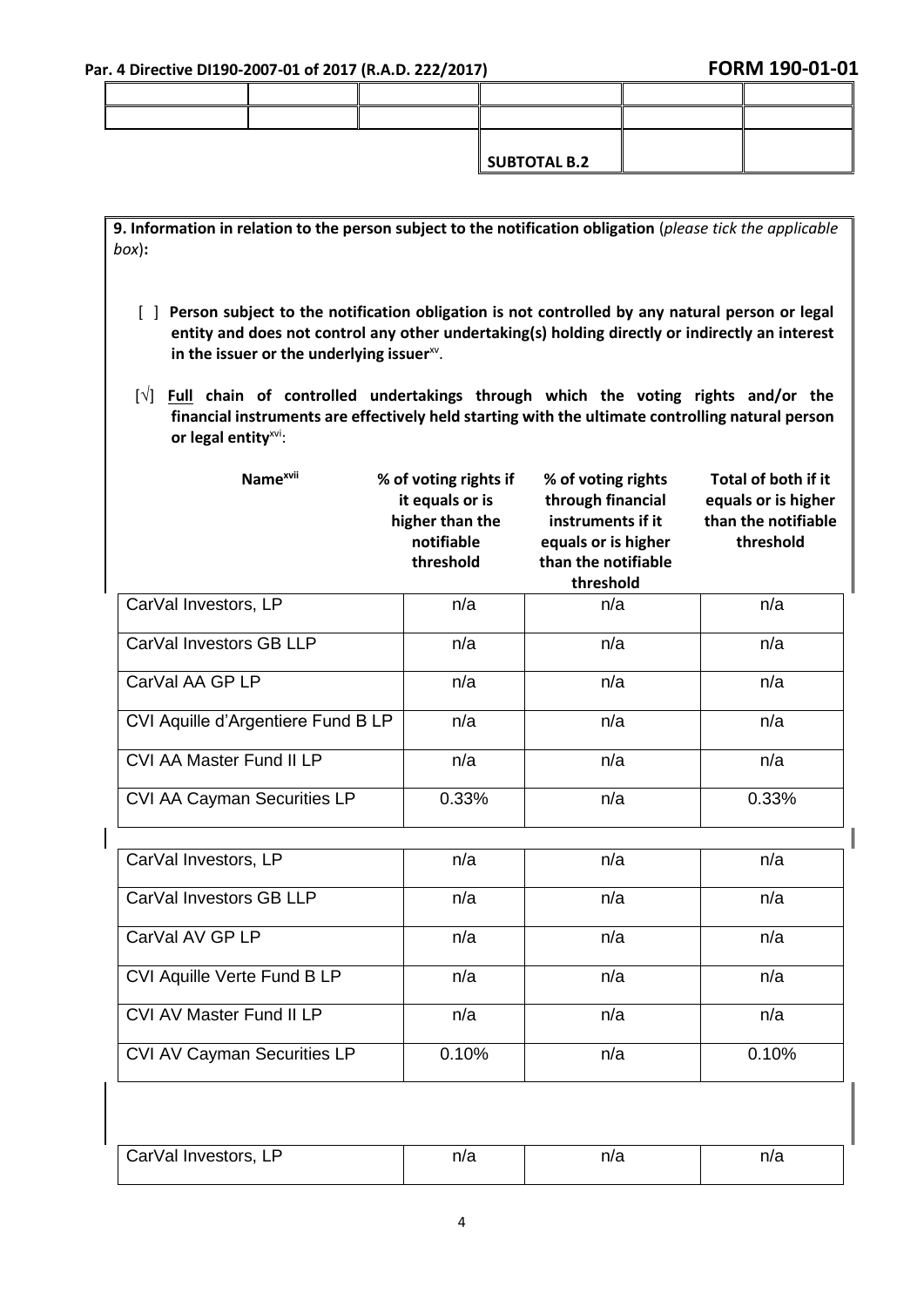| CarVal Investors GB LLP<br>n/a<br>n/a<br>n/a<br>CarVal CCF GP LP<br>n/a<br>n/a<br>n/a<br>CarVal Contingent Credit Fund LP<br>n/a<br>n/a<br>n/a<br>CarVal CCF Cayman Securities Ltd<br>0.13%<br>0.13%<br>n/a<br>CarVal Investors, LP<br>n/a<br>n/a<br>n/a<br>CarVal Investors GB LLP<br>n/a<br>n/a<br>n/a<br>CarVal CVF III GP LP<br>n/a<br>n/a<br>n/a<br>CVI Credit Value Fund A III LP<br>n/a<br>n/a<br>n/a<br>CVI Credit Value Fund B III LP<br>n/a<br>n/a<br>n/a<br>CVI CVF III Cayman Corp<br>n/a<br>n/a<br>n/a<br>CVI CVF III Master Fund II LP<br>n/a<br>n/a<br>n/a<br>CVI CVF III Cayman Securities Ltd<br>0.85%<br>n/a<br>0.85%<br>CarVal Investors, LP<br>n/a<br>n/a<br>n/a<br>CarVal Investors GB LLP<br>n/a<br>n/a<br>n/a<br>CarVal CVF IV GP LP<br>n/a<br>n/a<br>n/a<br>CVI Credit Value Fund A IV LP<br>n/a<br>n/a<br>n/a<br>CVI Credit Value Fund B IV LP<br>n/a<br>n/a<br>n/a<br>CVI CVF IV Cayman Corp<br>n/a<br>n/a<br>n/a<br><b>CVI CVF IV Master Fund II LP</b><br>n/a<br>n/a<br>n/a<br><b>CVI CVF IV Cayman Securities Ltd</b><br>1.88%<br>1.88%<br>n/a<br>CarVal Investors, LP<br>n/a<br>n/a<br>n/a<br>CarVal Investors GB LLP<br>n/a<br>n/a<br>n/a<br>CarVal CVF V GP LP<br>n/a<br>n/a<br>n/a<br>CVI Credit Value Fund A V LP<br>n/a<br>n/a<br>n/a<br>CVI Credit Value Fund B V LP<br>n/a<br>n/a<br>n/a<br>CVI CVF B V Cayman Corporation<br>n/a<br>n/a<br>n/a |  |  |
|--------------------------------------------------------------------------------------------------------------------------------------------------------------------------------------------------------------------------------------------------------------------------------------------------------------------------------------------------------------------------------------------------------------------------------------------------------------------------------------------------------------------------------------------------------------------------------------------------------------------------------------------------------------------------------------------------------------------------------------------------------------------------------------------------------------------------------------------------------------------------------------------------------------------------------------------------------------------------------------------------------------------------------------------------------------------------------------------------------------------------------------------------------------------------------------------------------------------------------------------------------------------------------------------------------------------------------------------------------------------------------------|--|--|
|                                                                                                                                                                                                                                                                                                                                                                                                                                                                                                                                                                                                                                                                                                                                                                                                                                                                                                                                                                                                                                                                                                                                                                                                                                                                                                                                                                                      |  |  |
|                                                                                                                                                                                                                                                                                                                                                                                                                                                                                                                                                                                                                                                                                                                                                                                                                                                                                                                                                                                                                                                                                                                                                                                                                                                                                                                                                                                      |  |  |
|                                                                                                                                                                                                                                                                                                                                                                                                                                                                                                                                                                                                                                                                                                                                                                                                                                                                                                                                                                                                                                                                                                                                                                                                                                                                                                                                                                                      |  |  |
|                                                                                                                                                                                                                                                                                                                                                                                                                                                                                                                                                                                                                                                                                                                                                                                                                                                                                                                                                                                                                                                                                                                                                                                                                                                                                                                                                                                      |  |  |
|                                                                                                                                                                                                                                                                                                                                                                                                                                                                                                                                                                                                                                                                                                                                                                                                                                                                                                                                                                                                                                                                                                                                                                                                                                                                                                                                                                                      |  |  |
|                                                                                                                                                                                                                                                                                                                                                                                                                                                                                                                                                                                                                                                                                                                                                                                                                                                                                                                                                                                                                                                                                                                                                                                                                                                                                                                                                                                      |  |  |
|                                                                                                                                                                                                                                                                                                                                                                                                                                                                                                                                                                                                                                                                                                                                                                                                                                                                                                                                                                                                                                                                                                                                                                                                                                                                                                                                                                                      |  |  |
|                                                                                                                                                                                                                                                                                                                                                                                                                                                                                                                                                                                                                                                                                                                                                                                                                                                                                                                                                                                                                                                                                                                                                                                                                                                                                                                                                                                      |  |  |
|                                                                                                                                                                                                                                                                                                                                                                                                                                                                                                                                                                                                                                                                                                                                                                                                                                                                                                                                                                                                                                                                                                                                                                                                                                                                                                                                                                                      |  |  |
|                                                                                                                                                                                                                                                                                                                                                                                                                                                                                                                                                                                                                                                                                                                                                                                                                                                                                                                                                                                                                                                                                                                                                                                                                                                                                                                                                                                      |  |  |
|                                                                                                                                                                                                                                                                                                                                                                                                                                                                                                                                                                                                                                                                                                                                                                                                                                                                                                                                                                                                                                                                                                                                                                                                                                                                                                                                                                                      |  |  |
|                                                                                                                                                                                                                                                                                                                                                                                                                                                                                                                                                                                                                                                                                                                                                                                                                                                                                                                                                                                                                                                                                                                                                                                                                                                                                                                                                                                      |  |  |
|                                                                                                                                                                                                                                                                                                                                                                                                                                                                                                                                                                                                                                                                                                                                                                                                                                                                                                                                                                                                                                                                                                                                                                                                                                                                                                                                                                                      |  |  |
|                                                                                                                                                                                                                                                                                                                                                                                                                                                                                                                                                                                                                                                                                                                                                                                                                                                                                                                                                                                                                                                                                                                                                                                                                                                                                                                                                                                      |  |  |
|                                                                                                                                                                                                                                                                                                                                                                                                                                                                                                                                                                                                                                                                                                                                                                                                                                                                                                                                                                                                                                                                                                                                                                                                                                                                                                                                                                                      |  |  |
|                                                                                                                                                                                                                                                                                                                                                                                                                                                                                                                                                                                                                                                                                                                                                                                                                                                                                                                                                                                                                                                                                                                                                                                                                                                                                                                                                                                      |  |  |
|                                                                                                                                                                                                                                                                                                                                                                                                                                                                                                                                                                                                                                                                                                                                                                                                                                                                                                                                                                                                                                                                                                                                                                                                                                                                                                                                                                                      |  |  |
|                                                                                                                                                                                                                                                                                                                                                                                                                                                                                                                                                                                                                                                                                                                                                                                                                                                                                                                                                                                                                                                                                                                                                                                                                                                                                                                                                                                      |  |  |
|                                                                                                                                                                                                                                                                                                                                                                                                                                                                                                                                                                                                                                                                                                                                                                                                                                                                                                                                                                                                                                                                                                                                                                                                                                                                                                                                                                                      |  |  |
|                                                                                                                                                                                                                                                                                                                                                                                                                                                                                                                                                                                                                                                                                                                                                                                                                                                                                                                                                                                                                                                                                                                                                                                                                                                                                                                                                                                      |  |  |
|                                                                                                                                                                                                                                                                                                                                                                                                                                                                                                                                                                                                                                                                                                                                                                                                                                                                                                                                                                                                                                                                                                                                                                                                                                                                                                                                                                                      |  |  |
|                                                                                                                                                                                                                                                                                                                                                                                                                                                                                                                                                                                                                                                                                                                                                                                                                                                                                                                                                                                                                                                                                                                                                                                                                                                                                                                                                                                      |  |  |
|                                                                                                                                                                                                                                                                                                                                                                                                                                                                                                                                                                                                                                                                                                                                                                                                                                                                                                                                                                                                                                                                                                                                                                                                                                                                                                                                                                                      |  |  |
|                                                                                                                                                                                                                                                                                                                                                                                                                                                                                                                                                                                                                                                                                                                                                                                                                                                                                                                                                                                                                                                                                                                                                                                                                                                                                                                                                                                      |  |  |
|                                                                                                                                                                                                                                                                                                                                                                                                                                                                                                                                                                                                                                                                                                                                                                                                                                                                                                                                                                                                                                                                                                                                                                                                                                                                                                                                                                                      |  |  |
|                                                                                                                                                                                                                                                                                                                                                                                                                                                                                                                                                                                                                                                                                                                                                                                                                                                                                                                                                                                                                                                                                                                                                                                                                                                                                                                                                                                      |  |  |
|                                                                                                                                                                                                                                                                                                                                                                                                                                                                                                                                                                                                                                                                                                                                                                                                                                                                                                                                                                                                                                                                                                                                                                                                                                                                                                                                                                                      |  |  |
|                                                                                                                                                                                                                                                                                                                                                                                                                                                                                                                                                                                                                                                                                                                                                                                                                                                                                                                                                                                                                                                                                                                                                                                                                                                                                                                                                                                      |  |  |
|                                                                                                                                                                                                                                                                                                                                                                                                                                                                                                                                                                                                                                                                                                                                                                                                                                                                                                                                                                                                                                                                                                                                                                                                                                                                                                                                                                                      |  |  |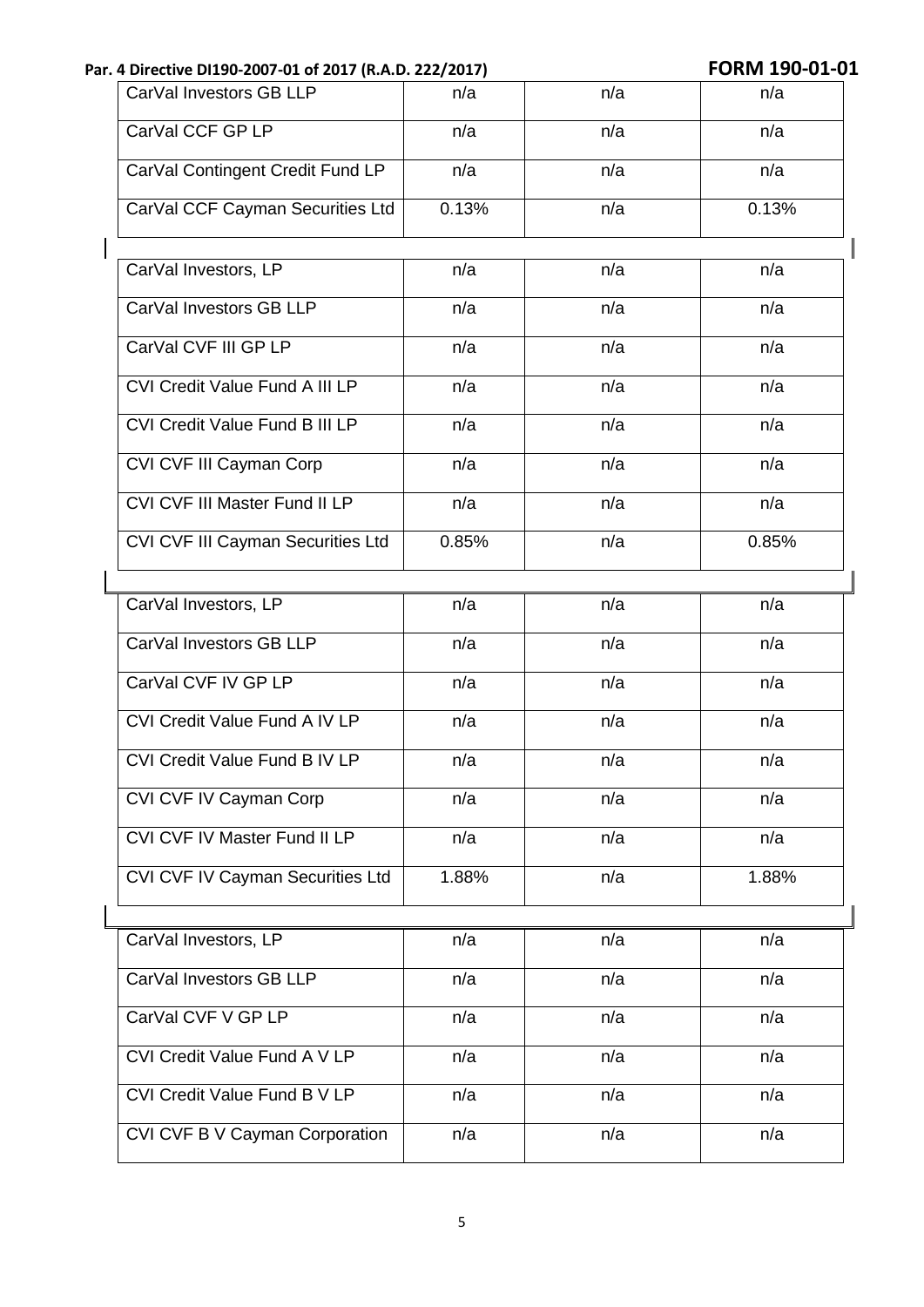| CVI CVF V Master Fund II LP                          | n/a   | n/a | n/a   |
|------------------------------------------------------|-------|-----|-------|
| <b>CVI Credit Value Fund V Parallel</b><br>Fund SCSp | n/a   | n/a | n/a   |
| CVI CVF V Pooling Fund II LP                         | n/a   | n/a | n/a   |
| CVI CVF V Cayman Securities Ltd                      | 0.84% | n/a | 0.84% |
|                                                      | n/a   | n/a | n/a   |
| CarVal Investors, LP                                 |       |     |       |
| CarVal Investors GB LLP                              | n/a   | n/a | n/a   |
| CarVal CVF II GP LP                                  | n/a   | n/a | n/a   |
| <b>CVI Credit Value Fund A II LP</b>                 | n/a   | n/a | n/a   |
| <b>CVI Credit Value Fund B II LP</b>                 | n/a   | n/a | n/a   |
| CVI CVF II Cayman Corp.                              | n/a   | n/a | n/a   |
| CVI CVF II Master Fund II LP                         | n/a   | n/a | n/a   |
| CVI CVF II Lux Holdings Sarl                         | n/a   | n/a | n/a   |
| CVI CVF II Lux Sub Holdings Sarl                     | n/a   | n/a | n/a   |
| <b>CVI CVF II Lux Master Sarl</b>                    | n/a   | n/a | n/a   |
| CVI CVF II Lux Finance Sarl                          | n/a   | n/a | n/a   |
| CVI CVF II Lux Securities Trading<br>Sarl            | 0.59% | n/a | 0.59% |
| CarVal Investors, LP                                 | n/a   | n/a | n/a   |
| CarVal Investors GB LLP                              | n/a   | n/a | n/a   |
| CarVal International Credit GP LP                    | n/a   | n/a | n/a   |
| <b>CVI International Credit Fund Ltd</b>             | n/a   | n/a | n/a   |
| <b>CVIC Cayman Corporation</b>                       | n/a   | n/a | n/a   |
| <b>CVIC Master Fund LP</b>                           | n/a   | n/a | n/a   |
| <b>CVIC Cayman Holdings GP</b><br>Corporation        | n/a   | n/a | n/a   |
| CVIC US Holdings II, LP                              | n/a   | n/a | n/a   |
| <b>CVIC Cayman Securities Ltd</b>                    | 0.52% | n/a | 0.52% |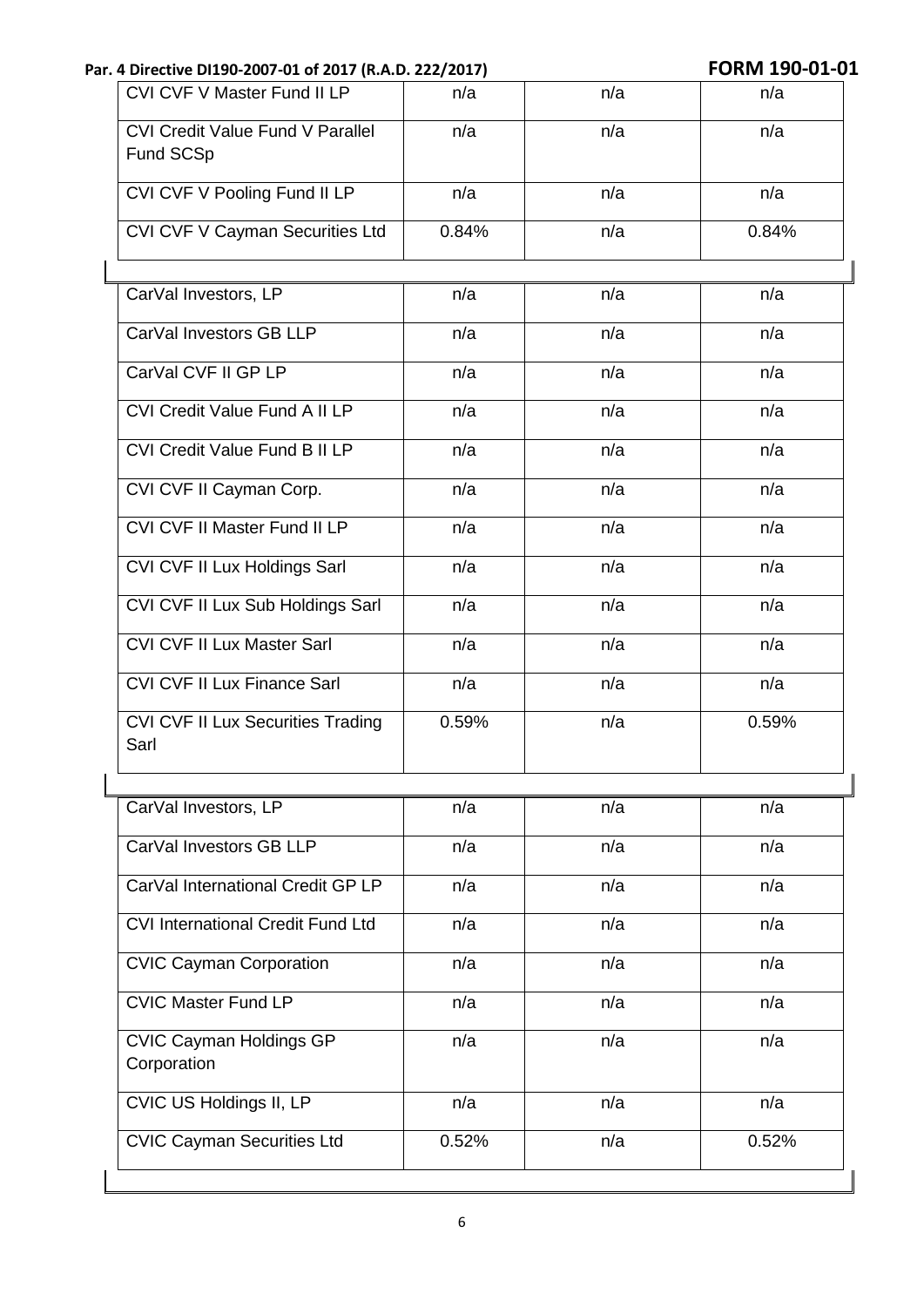| CarVal Investors, LP                | n/a   | n/a | n/a   |
|-------------------------------------|-------|-----|-------|
| CarVal Investors GB LLP             | n/a   | n/a | n/a   |
| CarVal GCF GP LP                    | n/a   | n/a | n/a   |
| CarVal Global Credit Fund A LP      | n/a   | n/a | n/a   |
| CarVal Global Credit Fund B LP      | n/a   | n/a | n/a   |
| CarVal GCF B Ltd                    | n/a   | n/a | n/a   |
| CarVal GCF Master Fund II LP        | n/a   | n/a | n/a   |
| CarVal GCF Cayman Securities<br>Ltd | 0.16% | n/a | 0.16% |

| 10. In case of proxy voting: |  |
|------------------------------|--|
|                              |  |
|                              |  |
|                              |  |

#### **11. Additional informationxviii:**

1,488,147 of the shares are held by CVI AA Cayman Securities LP CarVal AA GP LP is the general partner of CVI AA Cayman Securities LP 458,810 of the shares are held by CVI AV Cayman Securities LP CarVal AV GP LP is the general partner of CVI AV Cayman Securities LP 596,452 of the shares are held by CarVal CCF Cayman Securities Ltd CarVal CCF GP LP is the general partner of CarVal CCF Cayman Securities Ltd 3,804,505 of the shares are held by CVI CVF III Cayman Securities Ltd CarVal CVF III GP LP is the general partner of CVI CVF III Cayman Securities Ltd 8,378,462 of the shares are held by CVI CVF IV Cayman Securities Ltd CarVal CVF IV GP LP is the general partner of CVI CVF IV Cayman Securities Ltd 3,728,133 of the shares are held by CVI CVF V Cayman Securities Ltd CarVal CVF V GP LP is the general partner of CVI CVF V Cayman Securities Ltd 2,629,009 of the shares are held by CVI CVF II Lux Securities Trading Sarl CarVal CVF II GP LP is the general partner of CVI CVF II Lux Securities Trading Sarl 2,316,690 of the shares are held by CVIC Cayman Securities Ltd CarVal International Credit GP LP is the general partner of CVIC Cayman Securities Ltd 694,570 of the shares are held by CarVal GCF Cayman Securities Ltd CarVal GCF GP LP is the general partner of CarVal GCF Cayman Securities Ltd CarVal Investors, LP is the investment manager of the Shareholders listed in section 4 above. CarVal Investors GB LLP is a sub-advisor to the Shareholders listed in section 4 above.

**I declare that, to my knowledge, all of the above information is accurate and true.**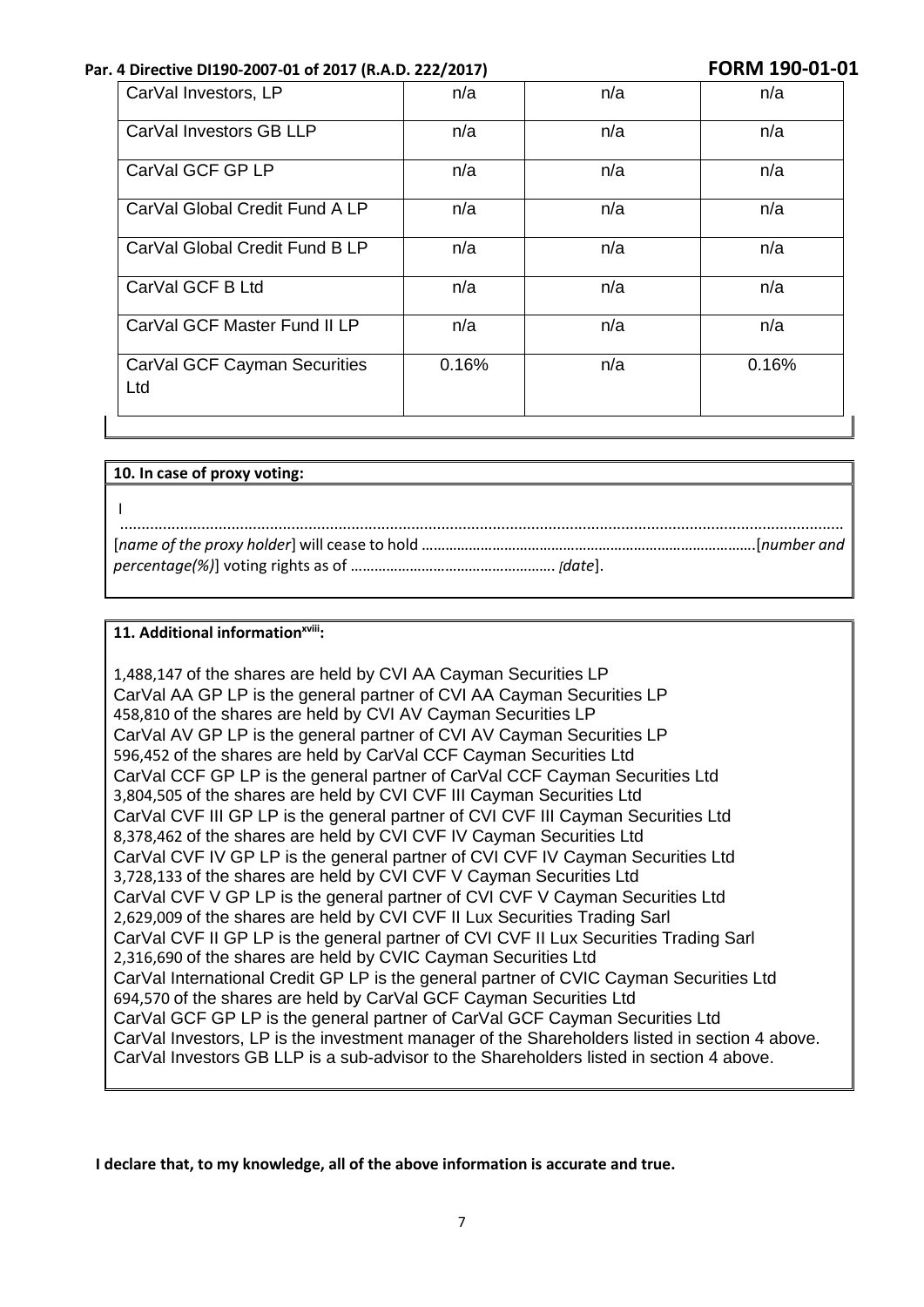(Name): David Short

(Signature):

(Place, Date)

By CarVal Investors, LP on behalf of the fund entities it manages London, England , 7th April 2021

#### **NOTES**:

<sup>i</sup> This form is to be sent to the issuer or underlying issuer and to be filed with the Cyprus Securities and Exchange Commission. Filing the form with the Cyprus Securities and Exchange Commission can be effected via post or delivery at <u>Diagorou 27, 1st Floor, 1097 Nicosia</u> or via fax at (+357)22506700 or via e mail in pdf format at [info@cysec.gov.cy](mailto:info@cysec.gov.cy) (please choose only one filing method). In any case the form should be signed.

ii Full name of the natural person or legal entity and further specification of the issuer or of the underlying issuer, provided it is reliable and accurate (e.g address, domestic number identity etc).

iii Other reason for the notification could be voluntary notifications, changes of attribution of the nature of the holding (e.g. expiring of financial instruments) or acting in concert.

ivState the full name of (i) the shareholder∙ (ii) the natural person or legal entity acquiring, disposing of or exercising voting rights in the cases foreseen in section 30(1)(bb) to (hh) of the Law ∙ (iii) the holder of financial instruments referred to in section 31(1) the Law.

The present form does not provide for a specific method how to notify cases of acting in concert referred to in **section 30(1)(aa)** of the Law, as the disclosure of cases of acting in concert may vary due to the specific circumstances (e.g. same or different total positions of the parties, entering or exiting of acting in concert by a single party to the agreement).

In relation to the transactions referred to in **section 30(1)(bb)-(hh)** of the Law, the following list is provided as indication of the persons who should be mentioned:

- in the circumstances foreseen in **section 30(1)(bb)** of the Law, the natural person or legal entity that acquires the voting rights and is entitled to exercise them under the agreement, and the natural person or legal entity who is transferring temporarily for consideration the voting rights∙
- in the circumstances foreseen in **section 30(1)(cc)** of the Law, the natural person or legal entity holding the collateral, provided the person or entity controls the voting rights and declares its intention of exercising them, and the natural person or legal entity lodging the collateral under these conditions∙
- in the circumstances foreseen in **section 30(1)(dd)** of the Law, the natural person or legal entity who has a life interest in shares if that person or entity is entitled to exercise the voting rights attached to the shares, and the natural person or legal entity who is disposing of the voting rights when the life interest is created∙
- in the circumstances foreseen in **section 30(1)(ee)** of the Law, the controlling natural person or legal entity and, provided it has a notification duty at an individual level under section 28 and section 30(1), subparagraphs (aa) to (dd), of the Law or under a combination of any of those situations, the controlled undertaking∙
- in the circumstances foreseen in **section 30(1)(ff)** of the Law, the deposit taker of the shares, if he can exercise the voting rights attached to the shares deposited with him at his discretion, and the depositor of the shares allowing the deposit taker to exercise the voting rights at his discretion∙
- in the circumstances foreseen in **section 30(1)(gg)** of the Law, the natural person or legal entity that controls the voting rights∙
- in the circumstances foreseen in **section 30(1)(hh)** of the Law, the proxy holder, if he can exercise the voting rights at his discretion, and the shareholder who has given his proxy to the proxy holder allowing the latter to exercise the voting rights at his discretion (e.g. management companies).

 $\gamma$  Applicable in the cases provided for in section 30(1)(bb)-(hh) of the Law. State full name or trade name of the shareholder who is the counterparty to the natural person or legal entity referred to in section 30(1) of the Law, unless the percentage of voting rights held by the shareholder is lower than the 5% threshold (e.g. identification of funds managed by management companies).